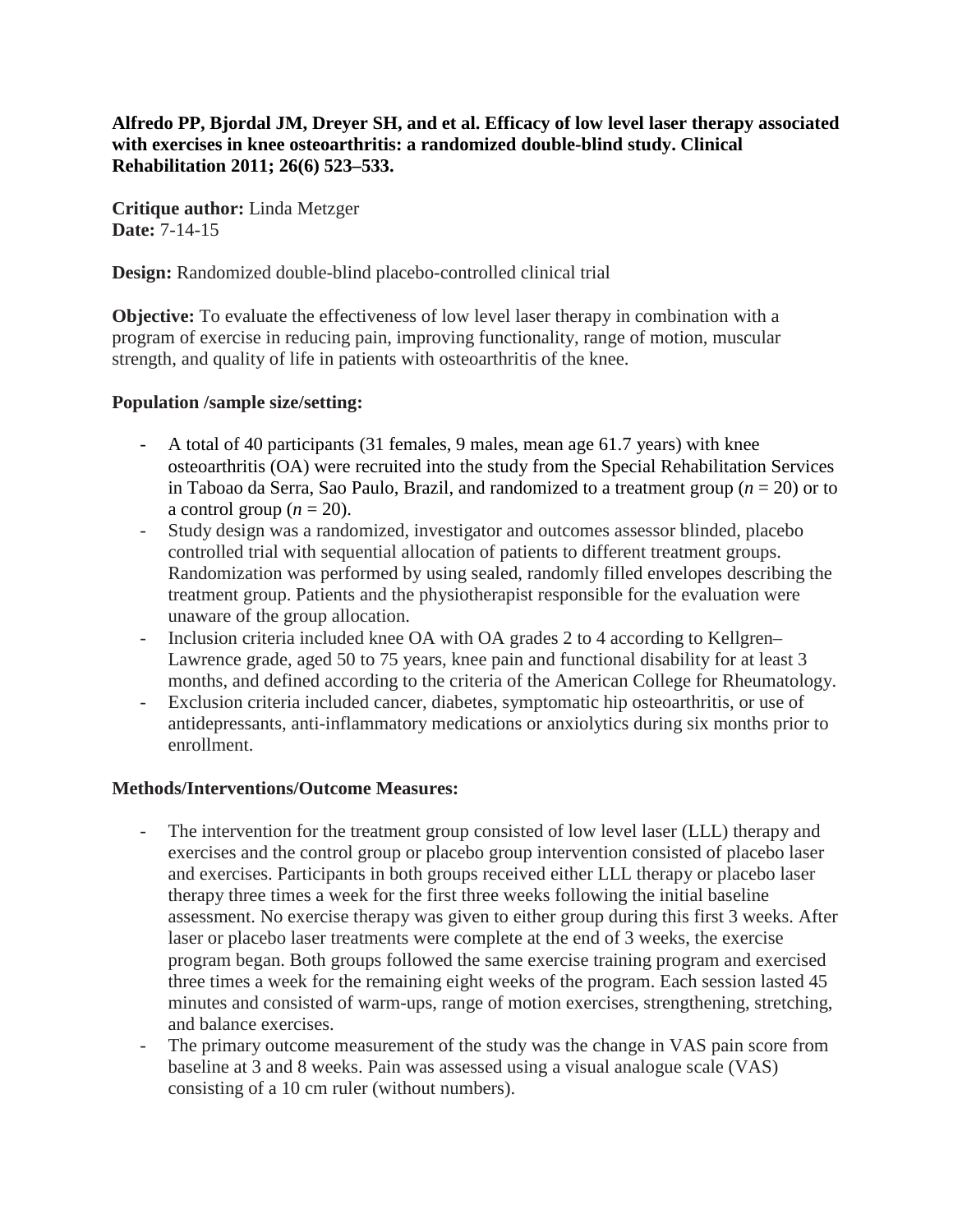- The secondary outcome measures included functionality using the Lequesne questionnaire, range of motion (ROM) for knee flexion using a goniometer, muscular strength of the quadriceps using a dynamometer, and activity using the Western Ontario and McMaster Universities Osteoarthritis (WOMAC) questionnaire.
- Subjects in both the treatment and control groups underwent assessments of all outcome measures at three time points by the same blinded physiotherapist: at the start of the study (baseline), after the end of laser therapy (three weeks), and at the end of the exercise program (11 weeks).
- All patients were treated by the same physiotherapist who did not take part in the assessments.
- In the laser group, energy was irradiated over the joint line onto 5 points of the synovial region of the medial side of the knee and in 4 points at the lateral side, at 3 J per point. Total dose per knee was 27 J per treatment. In the placebo group, procedures were identical but without emission of energy. The laser equipment had two identical pens, one for the active treatment and one for the placebo treatment (sealed). The LLL dose utilized was a wave length of 904 nm, frequency of 700 Hz, average power of 60 mW, peak power of 20 W, pulse duration 4.3 ms, 50 seconds per point (area  $0.5 \text{ cm}^2$ ). The parameters followed the recommendation of the World Association of Laser Therapy (WALT) for osteoarthritis.
- Sample size was calculated assuming 80% power to detect a 20% improvement in pain (VAS), with a standard deviation of 2 points and a significance level of 5%. The required sample size would be 17 patients per group.

# **Results:**

- Forty-six patients were assessed at baseline and randomly allocated in two different groups (laser group=24 and placebo group=22). Six patients discontinued the intervention and 40 patients completed the treatment and attended the last assessment.
- Both groups did not differ significantly in demographic characteristics as well as in baseline measurements of all outcome measures.
- The between group results showed that the laser group presented significant improvement compared to the placebo group in the WOMAC activity subscales of pain  $(P=0.033)$ , function (P=0.002) and total score (P=0.008) at the 3 week time point, and pain  $(P=0.001)$ , function  $(0.002)$  and total score  $(0.003)$  at the 11 week time point compared to baseline.
- No other statistically significant differences between groups were found in any of the other primary or secondary outcome measures including VAS pain score, function, ROM, and muscle strength (P>0.01).
- The within group results showed that the laser group presented significant improvement at the different measurement time points,r elative to baseline, in VAS pain scores, functionality, and ROM (P<0.05), and the WOMAC activity subscales of pain, function, and total score (P<0.001).
- The within group results showed that the placebo group presented no significant improvements in any of the primary or secondary outcome measures (P>0.05).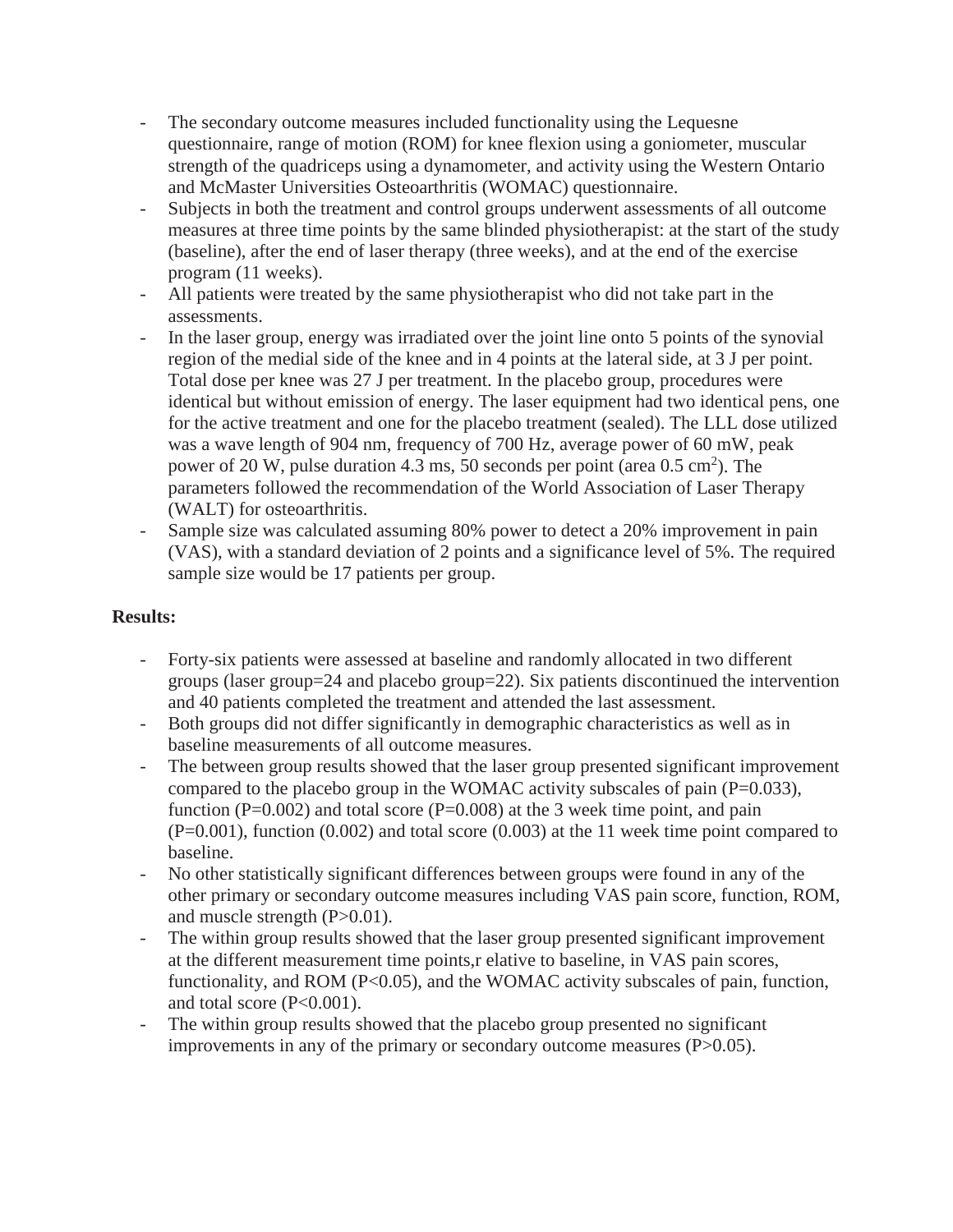### **Authors' conclusions:**

- Positive results were found in low level laser therapy when associated with exercises in yielding pain relief, improvement in function, and activity compared to the placebo group. LLL when associated with exercises is effective in yielding pain relief, and improved function and activity in patients with knee osteoarthritis.
- The application of LLL 3 times per week for 3 weeks can assist in the execution of exercises in patients with knee osteoarthritis. The combination of laser and exercise can improve pain, function and activities in patients with knee osteoarthritis.
- The effects on pain relief experienced in the laser group after laser therapy may have been a consequence of the anti-inflammatory properties of the low level laser at 3 J, applied onto specific points on the articular capsule, or it may have resulted in improved exercise performance, and this combination resulted in prolonged analgesic effects.
- This study also demonstrated functional improvements and improvements in activity parameters in the laser group compared to placebo.
- This study did not demonstrate improvements in quadriceps muscle strength even though functionality improved in the laser group following the exercise therapy. These results may be due to the fact that the exercise program was focused not only on quadriceps muscle strength gain, but on the overall strengthening of the lower limb.
- Although no significant difference was observed between groups for range of motion, within group results showed improvement in the laser group after exercise.
- Future studies should increase the number of patients, include a control group, add a group which receives low level laser therapy and exercise simultaneously from the very beginning, and include a long-term follow-up assessment.

# **Comments:**

- The primary outcome measurement of the study was the change in VAS pain score from baseline at 3 and 8 weeks. This is documented by the trial's registration on ClinicalTrials.gov[\(https://clinicaltrials.gov/ct2/show/NCT01306435?term=low+power+la](https://clinicaltrials.gov/ct2/show/NCT01306435?term=low+power+laser+exercise+osteoarthritis&rank=1) [ser+exercise+osteoarthritis&rank=1\)](https://clinicaltrials.gov/ct2/show/NCT01306435?term=low+power+laser+exercise+osteoarthritis&rank=1). The results of this study indicate that there was no significant difference in VAS pain scores after 3 weeks of LLL or after 8 weeks of exercise between the laser group and the placebo group. The primary outcome measure does not show an effect. Thus, the effect of laser on pain is negative in this study.
- The author purports that LLL when associated with exercises is effective in yielding pain relief, and improved function and activity in patients with knee osteoarthritis based on the positive results of a secondary outcome measure, WOMAC activity. The author is treating the WOMAC results as though they were the primary outcome. This is selective reporting of outcomes and used especially when several outcomes are designated for a study and only one or a few outcomes are associated with positive results. This introduces reporting bias, and decreases our confidence in the internal validity of the study. The author is erroneously ignoring the negative results of the primary outcome. The positive effects of secondary outcomes seldom rise to the level of an evidence statement.
- It is not clear if the single physiotherapist treating all of the patients was blinded to group allocation. If the physiotherapist was not blinded, this could introduce performance bias,